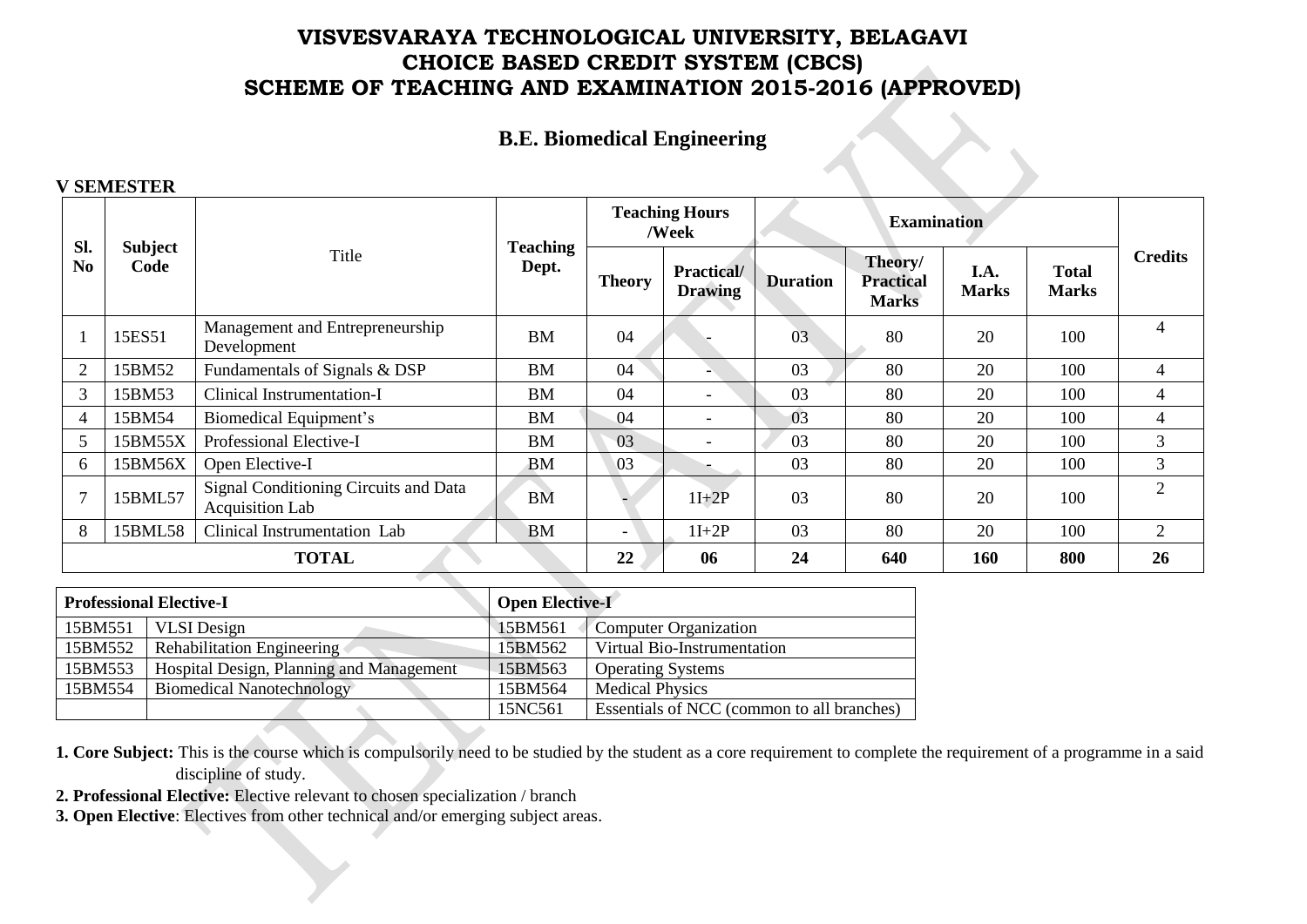**B.E. Biomedical Engineering**

#### **VI SEMESTER**

| Sl.            |                        |                                                    | <b>Teaching</b> |                          | <b>Teaching Hours</b><br>/Week |                 | <b>Examination</b>                          |                      |                              |                |
|----------------|------------------------|----------------------------------------------------|-----------------|--------------------------|--------------------------------|-----------------|---------------------------------------------|----------------------|------------------------------|----------------|
| N <sub>0</sub> | <b>Subject</b><br>Code | Title                                              | Dept.           | <b>Theory</b>            | Practical/<br><b>Drawing</b>   | <b>Duration</b> | Theory/<br><b>Practical</b><br><b>Marks</b> | I.A.<br><b>Marks</b> | <b>Total</b><br><b>Marks</b> | <b>Credits</b> |
|                | 15BM61                 | Analog and Digital Communication<br><b>Systems</b> | <b>BM</b>       | 04                       |                                | 03              | 80                                          | 20                   | 100                          | $\overline{4}$ |
| $\overline{2}$ | 15BM62                 | <b>Medical Image Processing</b>                    | <b>BM</b>       | 04 <sup>°</sup>          |                                | 03              | 80                                          | 20                   | 100                          | $\overline{4}$ |
| 3              | 15BM63                 | OOPs with $C++$                                    | <b>BM</b>       | 04                       | $\overline{\phantom{a}}$       | 03              | 80                                          | 20                   | 100                          | 4              |
| $\overline{4}$ | 15BM64                 | Clinical Instrumentation-II                        | <b>BM</b>       | 04                       | $\overline{\phantom{a}}$       | 03              | 80                                          | 20                   | 100                          | $\overline{4}$ |
| 5              | 15BM65X                | Professional Elective-II                           | <b>BM</b>       | 03                       | $\overline{\phantom{a}}$       | 03              | 80                                          | 20                   | 100                          | 3              |
| 6              | 15BM66X                | Open Elective-II                                   | <b>BM</b>       | 03                       |                                | 03              | 80                                          | 20                   | 100                          | 3              |
| $\tau$         | 15BML67                | Medical Image Processing Lab                       | <b>BM</b>       |                          | $1I+2P$                        | 03              | 80                                          | 20                   | 100                          | $\mathfrak{2}$ |
| 8              | 15BML68                | OOPs with C++Lab                                   | <b>BM</b>       | $\overline{\phantom{0}}$ | $1I+2P$                        | 03              | 80                                          | 20                   | 100                          | $\overline{2}$ |
|                | <b>TOTAL</b>           |                                                    |                 | 22                       | 6                              | 24              | 640                                         | 160                  | 800                          | 26             |

|         | <b>Professional Elective-II</b>     | <b>Open Elective-II</b> |                                                         |
|---------|-------------------------------------|-------------------------|---------------------------------------------------------|
| 15BM651 | <b>Biosensors and Smart Sensors</b> | 15BM661                 | Mobile Communication                                    |
| 15BM652 | <b>Distributed Sensor Networks</b>  | 15BM662                 | Software Engineering                                    |
| 15BM653 | <b>Bioinformatics</b>               | 15BM663                 | <b>Embedded System Design and Programming</b>           |
| 15BM654 | <b>Biomechanics and Biodynamics</b> | 15BM664                 | <b>Statistics and Numerical Methods</b>                 |
|         |                                     | 15CS661                 | Mobile Application Development (common to all branches) |

**1. Core Subject:** This is the course which is compulsorily need to be studied by the student as a core requirement to complete the requirement of a programme in a said discipline of study.

- **2. Professional Elective:** Elective relevant to chosen specialization/ branch
- **3. Open Elective**: Electives from other technical and/or emerging subject areas.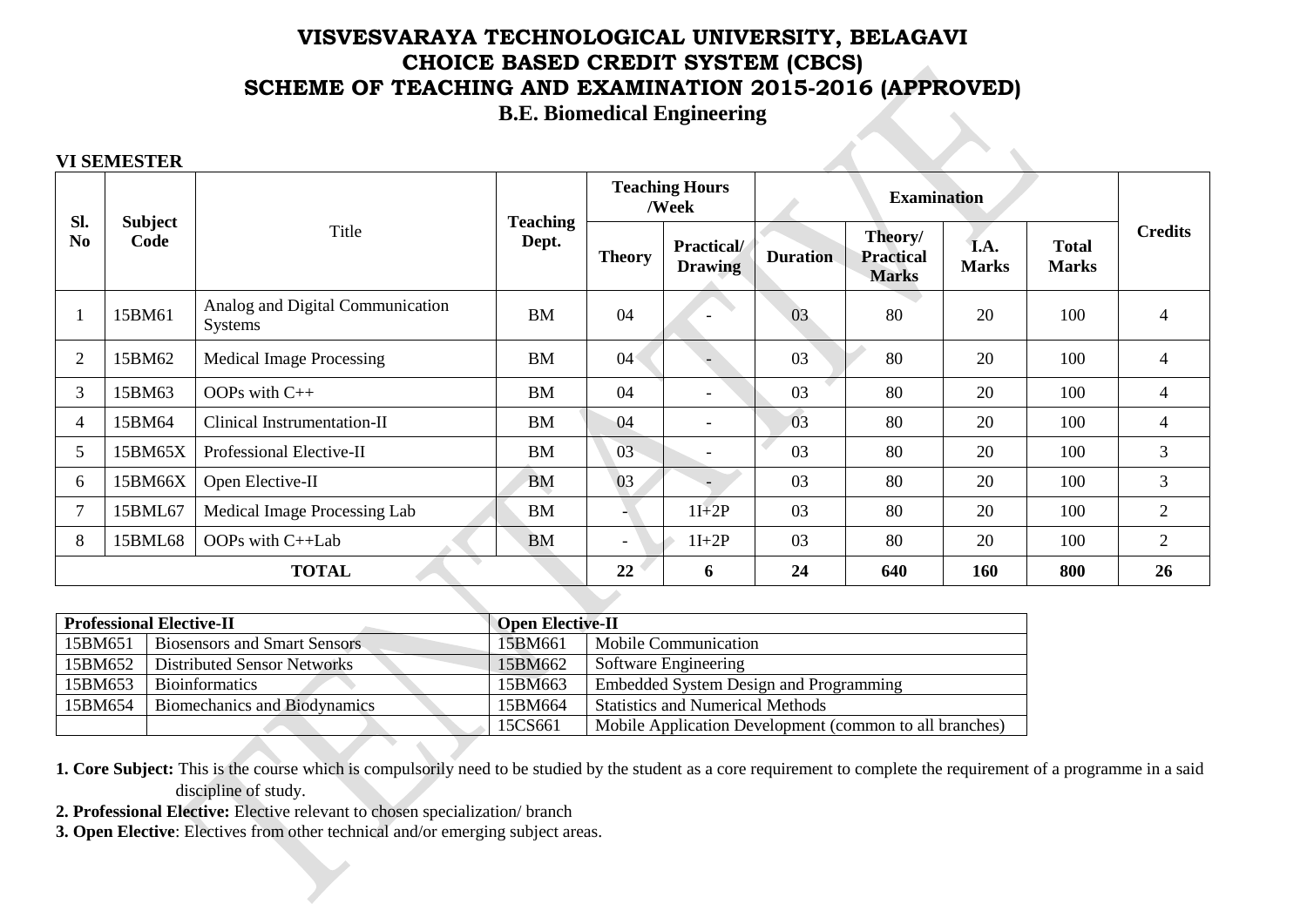# **B.E. Biomedical Engineering**

### **VII SEMESTER**

| Sl.            |                 |                                                         | <b>Teaching</b>                                                           |                          | <b>Teaching Hours</b><br>/Week |                                             |                              | <b>Examination</b>       |     |                |
|----------------|-----------------|---------------------------------------------------------|---------------------------------------------------------------------------|--------------------------|--------------------------------|---------------------------------------------|------------------------------|--------------------------|-----|----------------|
| N <sub>0</sub> | Subject<br>Code | Title                                                   | Dept.<br>Practical/<br><b>Duration</b><br><b>Theory</b><br><b>Drawing</b> |                          | <b>I.A. Marks</b>              | Theory/<br><b>Practical</b><br><b>Marks</b> | <b>Total</b><br><b>Marks</b> | <b>Credits</b>           |     |                |
|                | 15BM71          | <b>Biomedical Digital Signal Processing</b>             | <b>BM</b>                                                                 | 04                       | $\overline{\phantom{0}}$       | 03                                          | 20                           | 80                       | 100 | 4              |
| $\overline{2}$ | 15BM72          | <b>Computer Communication Networks in</b><br>Healthcare | <b>BM</b>                                                                 | $04^{\circ}$             |                                | 03                                          | 20                           | 80                       | 100 | 4              |
| 3              | 15BM73          | <b>ARM Processor</b>                                    | <b>BM</b>                                                                 | 04                       | $\overline{\phantom{a}}$       | 03                                          | 20                           | 80                       | 100 | 4              |
| $\overline{4}$ | 15BM74X         | Professional Elective-III                               | <b>BM</b>                                                                 | 03                       | $\overline{\phantom{a}}$       | 03                                          | 20                           | 80                       | 100 | $\overline{3}$ |
| 5              | 15BM75X         | Professional Elective-IV                                | <b>BM</b>                                                                 | 03                       |                                | 03                                          | 20                           | 80                       | 100 | $\mathfrak{Z}$ |
| 6              | 15BML76         | Biomedical DSP Lab                                      | <b>BM</b>                                                                 |                          | $1I+2P$                        | 03                                          | 20                           | 80                       | 100 | $\overline{2}$ |
| $\overline{7}$ | 15BML77         | <b>ARM Processor Lab</b>                                | <b>BM</b>                                                                 |                          | $1I+2P$                        | 03                                          | 20                           | 80                       | 100 | $\overline{2}$ |
| 8              | 15BMP78         | Project Work Phase-I + Project Seminar                  | <b>BM</b>                                                                 | $\overline{\phantom{0}}$ | $1I+2P$                        | $\overline{\phantom{a}}$                    | 100                          | $\overline{\phantom{a}}$ | 100 | $\overline{2}$ |
|                | <b>TOTAL</b>    |                                                         |                                                                           |                          | 9                              | 21                                          | 240                          | 560                      | 800 | 24             |

|         | <b>Professional Elective-III</b>         | <b>Professional Elective-IV</b> |                                       |  |
|---------|------------------------------------------|---------------------------------|---------------------------------------|--|
| 15BM741 | Database Management System in Healthcare | 15BM751                         | <b>Biostatistics</b>                  |  |
| 15BM742 | Medical Informatics and Expert Systems   | 15BM752                         | Lasers and Optical Fibers in Medicine |  |
| 15BM743 | Hardware-Software Co-design              | 15BM753                         | Ergonomics                            |  |
| 15BM744 | <b>Biometric Systems</b>                 | 15BM754                         | Big-data and Cloud Computing          |  |

**1. Core Subject:** This is the course which is compulsorily need to be studied by the student as a core requirement to complete the requirement of a programme in a said discipline of study.

**2. Professional Elective:** Elective relevant to chosen specialization/ branch

**3. Project Work Phase-I + Project Seminar:** Literature Survey, Problem Identification, Objectives & Methodology, Submission of synopsis & seminar presentation